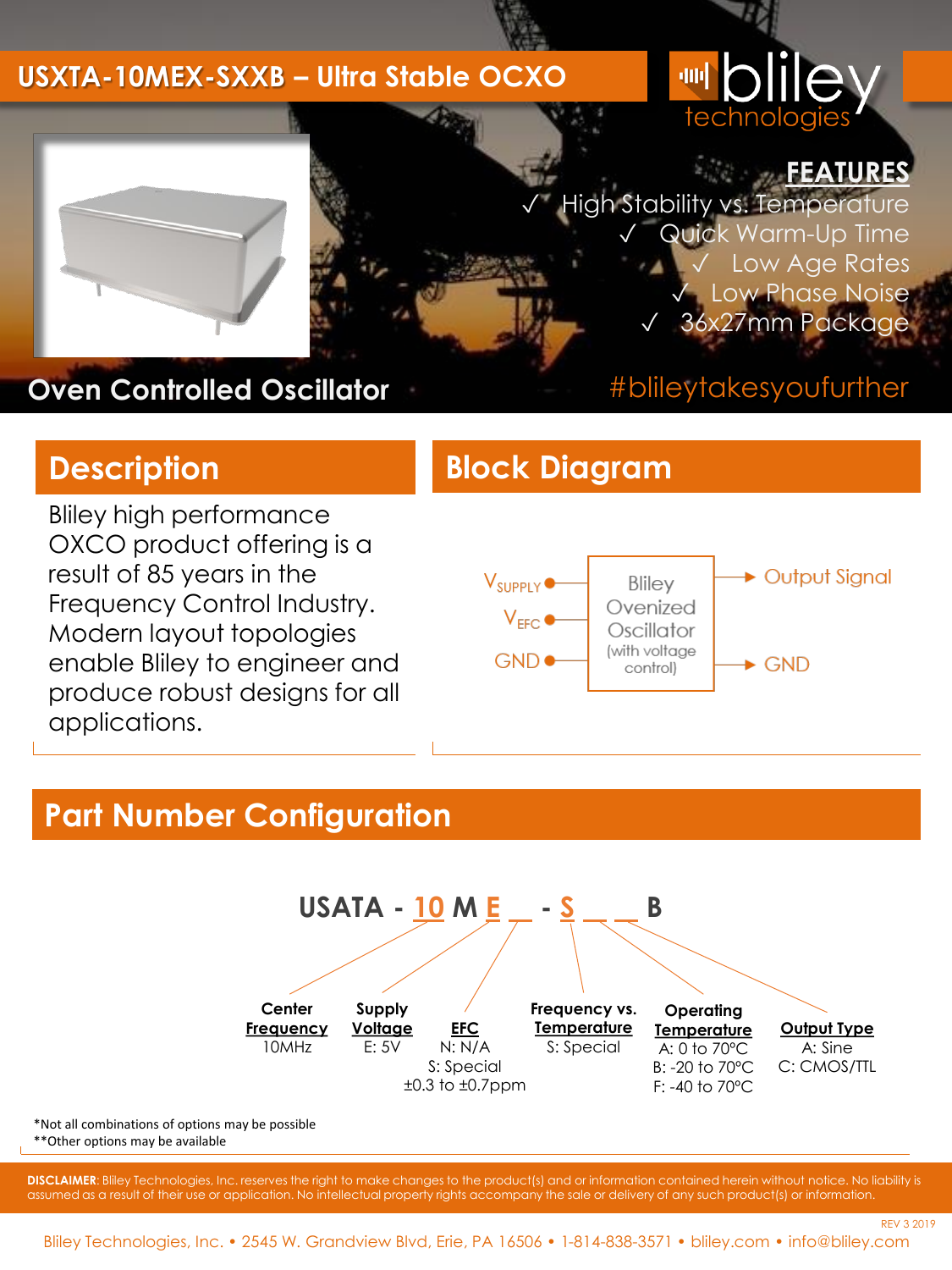

### **Performance Specifications**

| <b>Parameter</b>                | <b>Conditions</b>                        |                | <b>Values</b>                                                                  |            |           |
|---------------------------------|------------------------------------------|----------------|--------------------------------------------------------------------------------|------------|-----------|
|                                 |                                          | <b>MIN</b>     | <b>TYP</b>                                                                     | <b>MAX</b> |           |
| Frequency Range                 |                                          |                | 10                                                                             |            | MHz       |
| <b>Frequency Stability</b>      |                                          |                |                                                                                |            |           |
| vs. Temperature                 | See Options (Max)<br>Referenced to +25°C |                | $\pm 0.2 \ @ 0 \t{to} 70^{\circ}C$<br>±0.3 @ -20 to 70°C<br>±0.4 @ -40 to 70°C |            |           |
| vs. Load                        | $± 5\%$ $\Delta$ in Load                 |                |                                                                                | ±1         | ppb       |
| vs. Supply Voltage              | $± 5\%$ $\Delta$ in supply               |                |                                                                                | ±1         | ppb       |
| Aging                           | 1 <sup>st</sup> Year                     |                |                                                                                | ±100       | ppb       |
| Supply Voltage (Vdd)            |                                          | 4.75           | 5                                                                              | 5.25       | Vdc       |
| <b>Power Dissipation 5Vdc</b>   |                                          |                |                                                                                |            |           |
| Start Up                        | @ +25°C                                  |                |                                                                                | 9.0        | W         |
| <b>Steady State</b>             | @ +25°C                                  |                | 3.0                                                                            |            | W         |
| Electronic Frequency<br>Control |                                          |                |                                                                                |            |           |
| Voltage Range                   |                                          | $\overline{0}$ |                                                                                | 5          | Vdc       |
| Center Voltage                  |                                          |                | 2.5                                                                            |            | Vdc       |
| Frequency Range                 |                                          | ±0.3           |                                                                                | ±0.7       | ppm       |
| Slope                           |                                          |                | positive                                                                       |            |           |
| Input Impedance                 |                                          | 100            |                                                                                |            | $k\Omega$ |
| Linearity                       |                                          |                |                                                                                | 10         | $\%$      |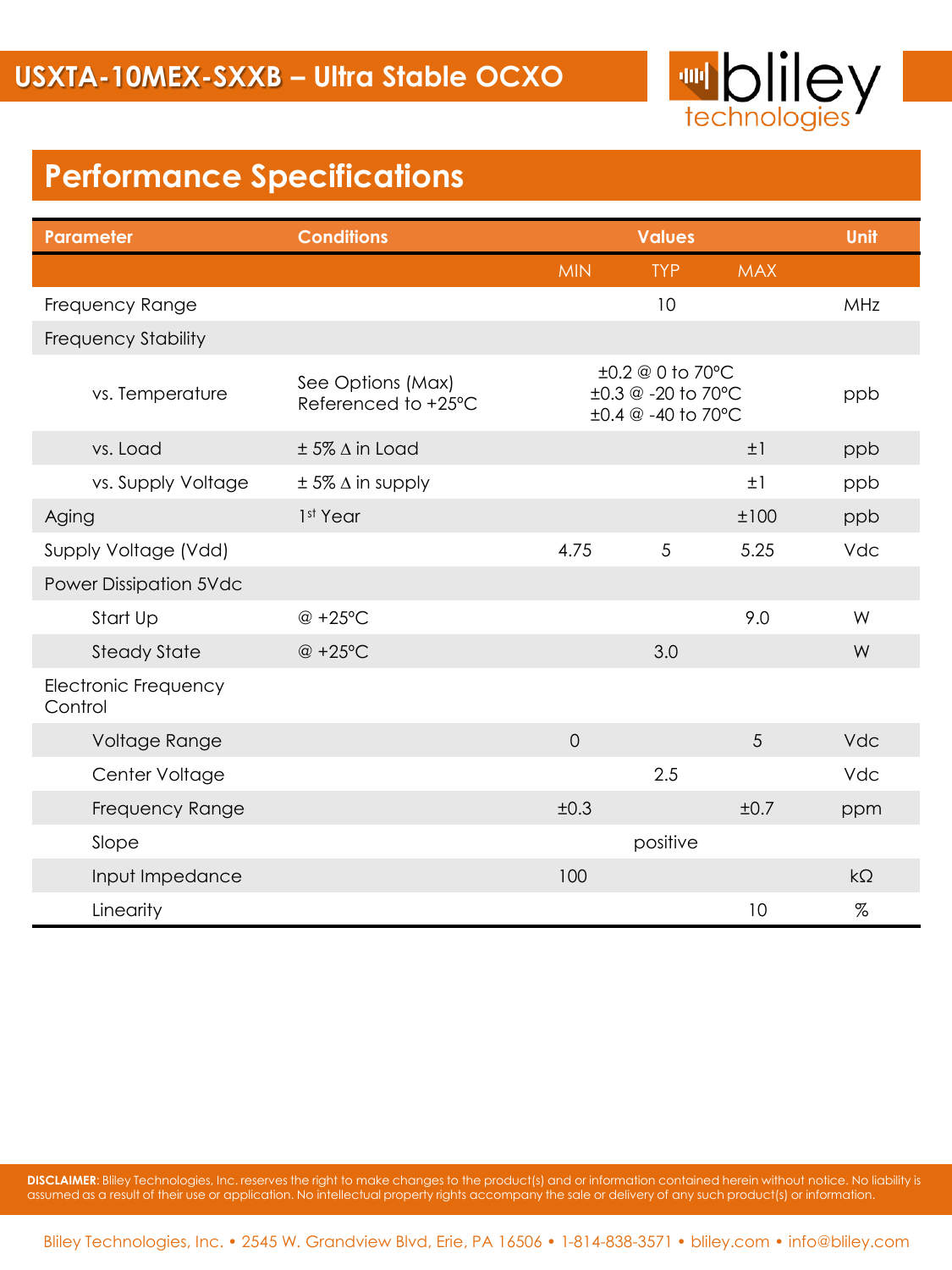

### **Performance Specifications**

| <b>Parameter</b>                              | <b>Conditions</b> | <b>Values</b> |                  |            | Unit                 |
|-----------------------------------------------|-------------------|---------------|------------------|------------|----------------------|
| <b>Output Characteristics</b><br>(Sinusoidal) |                   | <b>MIN</b>    | <b>TYP</b>       | <b>MAX</b> |                      |
| Output Level                                  |                   | 3.0           | 5.0              | 7.0        | dBm                  |
| Harmonics                                     |                   |               |                  | $-40$      | $d$ <sub>B</sub> $c$ |
| Spurious                                      |                   |               |                  | $-80$      | dB <sub>C</sub>      |
| Load                                          |                   |               | $15pF//50\Omega$ |            |                      |
| <b>Output Characteristics</b><br>(CMOS)       |                   | <b>MIN</b>    | <b>TYP</b>       | <b>MAX</b> |                      |
| <b>High Output Level</b>                      | Logic "1"         | 2.4           |                  |            | Vdc                  |
| Low Output Level                              | Logic "0"         |               |                  | 0.4        | Vdc                  |
| Rise/Fall Time                                |                   |               |                  | 5          | nSec                 |
| Duty Cycle                                    |                   | 45            | 50               | 55         | $\%$                 |
| Load                                          |                   |               | 15               |            | pF                   |

| Parameter          | <b>Conditions</b> | <b>Values</b> | Unit                |
|--------------------|-------------------|---------------|---------------------|
| <b>Phase Noise</b> |                   | <b>Typ</b>    |                     |
| <b>Phase Noise</b> | Tested at +25°C   |               |                     |
|                    | 1Hz               | $-90$         | dB <sub>C</sub> /Hz |
|                    | 10Hz              | $-120$        | dB <sub>C</sub> /Hz |
|                    | 100Hz             | $-135$        | dB <sub>C</sub> /Hz |
|                    | 1kHz              | $-145$        | dB <sub>C</sub> /Hz |
|                    | 10kHz             | $-150$        | dBc/Hz              |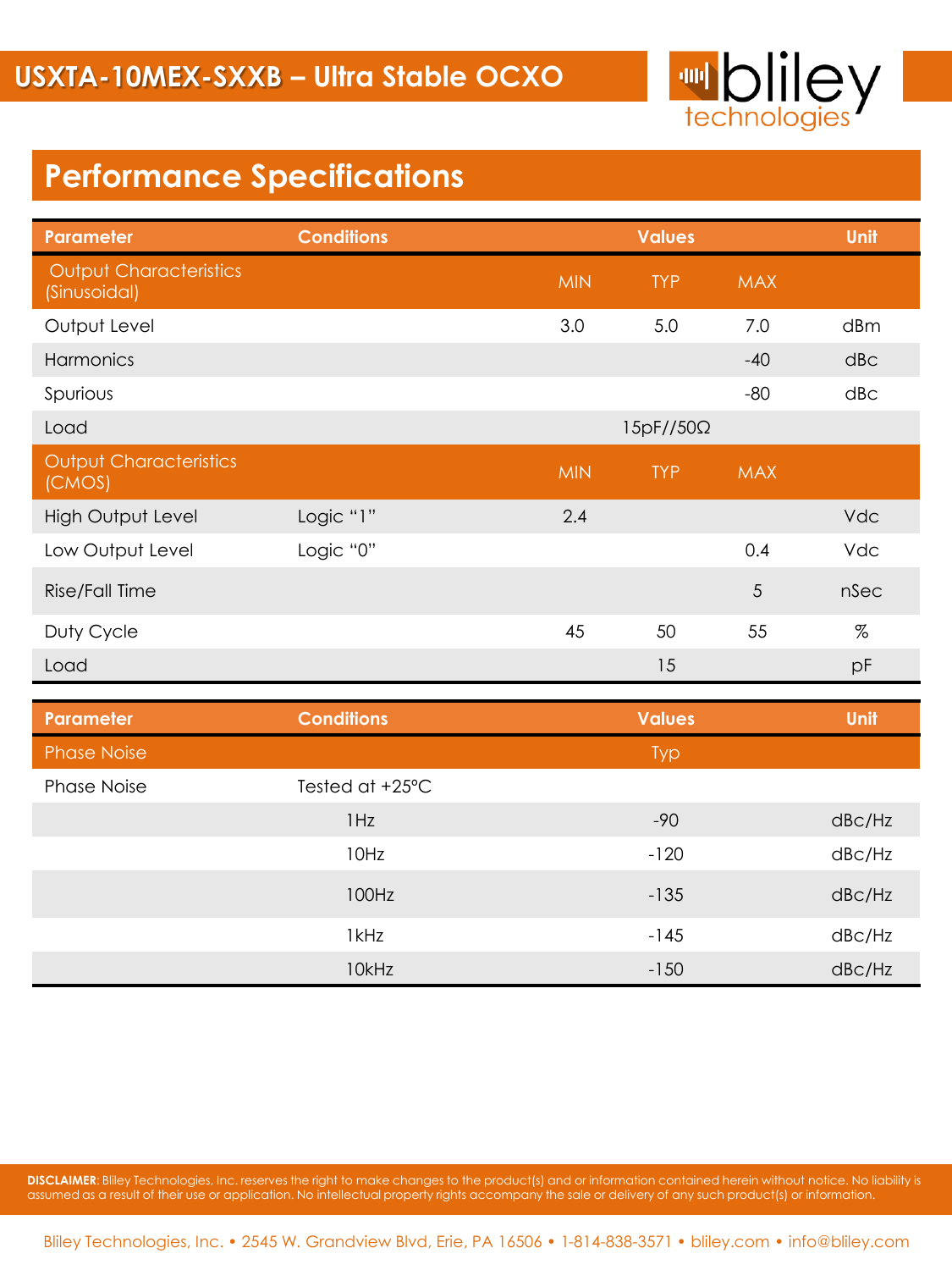

## **Environmental Compliance**

| Parameter                    | <b>Conditions</b>                                 | <b>Values</b> |            |            | <b>Unit</b>       |
|------------------------------|---------------------------------------------------|---------------|------------|------------|-------------------|
|                              |                                                   | <b>MIN</b>    | <b>TYP</b> | <b>MAX</b> |                   |
| <b>Operating Temperature</b> | Option A                                          | $\Omega$      |            | $+70$      | $\rm ^{\circ}C$   |
|                              | Option B                                          | $-20$         |            | $+70$      | $\rm ^{\circ}C$   |
|                              | Option F                                          | $-40$         |            | $+70$      | $^{\circ}{\rm C}$ |
| <b>Storage Temperature</b>   |                                                   | $-55$         |            | $+100$     | $\rm ^{\circ}C$   |
| Seal                         | MIL-STD-202 Method 112<br><b>Test Condition D</b> |               |            |            |                   |
| <b>Mechanical Shock</b>      | MIL-STD-202 Method 213<br>Test Condition J        |               |            |            |                   |
| Vibration                    | MIL-STD-202 Method 201                            |               |            |            |                   |